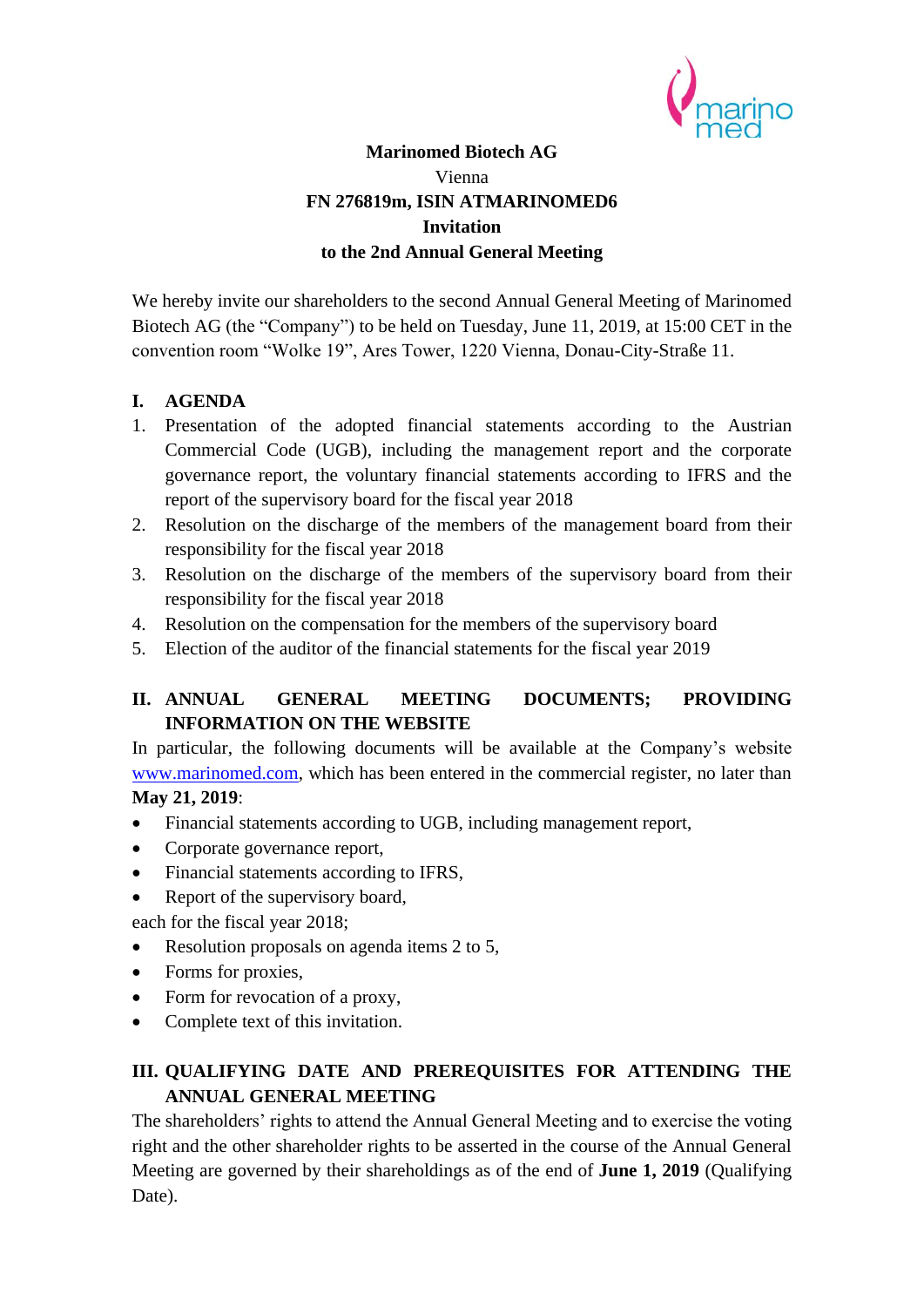The Annual General Meeting may only be attended by persons who are shareholders at such Qualifying Date and who provide evidence thereof to the Company.

A certificate of deposit pursuant to article 10a of the Austrian Companies Act (AktG) must be submitted to provide evidence of the shareholder's shareholding as at the Qualifying Date, which is to be delivered to the Company no later than **June 5, 2019** (24:00 CET, Vienna time) exclusively via one of the communication channels and addresses indicated below:

| for submission of the certificate of deposit in text form as specified to be sufficient<br>(i) |                                                       |  |
|------------------------------------------------------------------------------------------------|-------------------------------------------------------|--|
| pursuant to article 17 para. 2 of the Articles of Association                                  |                                                       |  |
| By telefax:                                                                                    | $+43(0)18900500 - 79$                                 |  |
| By e-mail:                                                                                     | anmeldung.marinomed@hauptversammlung.at               |  |
|                                                                                                | (please attach certificate of deposit as pdf file)    |  |
| for submission of the certificate of deposit in written form<br>(ii)                           |                                                       |  |
| By post or                                                                                     | Marinomed Biotech AG                                  |  |
| courier:                                                                                       | c/o HV-Veranstaltungsservice GmbH                     |  |
|                                                                                                | 8242 St. Lorenzen am Wechsel, Köppel 60               |  |
| By SWIFT:                                                                                      | <b>GIBAATWGGMS</b>                                    |  |
|                                                                                                | (message type MT598 or MT599, ISIN ATMARINOMED6 to be |  |
|                                                                                                | stated in the text)                                   |  |

Shareholders are requested to contact their custodian banks and instruct them to issue and transfer the certificate of deposit.

## **Certificate of deposit pursuant to article 10a of the Austrian Companies Act (AktG)**

The certificate of deposit is to be issued by the relevant custodian bank with its headquarters in a member state of the European Economic Area or in a full member state of the OECD and must include the following information:

- Information on the issuer: name/corporate name and address or any code that is customarily used among credit institutions (BIC),
- Information on the shareholder: name/corporate name, address, date of birth for natural persons, and, if applicable, register and register number for legal entities,
- Information on the shares: number of the shares held by the shareholder, ISIN ATMARINOMED6,
- Deposit number and/or other designation,
- Date to which the certificate of deposit refers.

The certificate of deposit as evidence of the shareholding entitling the shareholder to attend the Annual General Meeting must refer to the above mentioned Qualifying Date **June 1, 2019** (24:00 CET, Vienna time).

The certificate of deposit will be accepted in German or English language.

## **Proof of identity**

For their identification, shareholders and their authorised representatives are requested to hold a valid photo ID ready upon registration.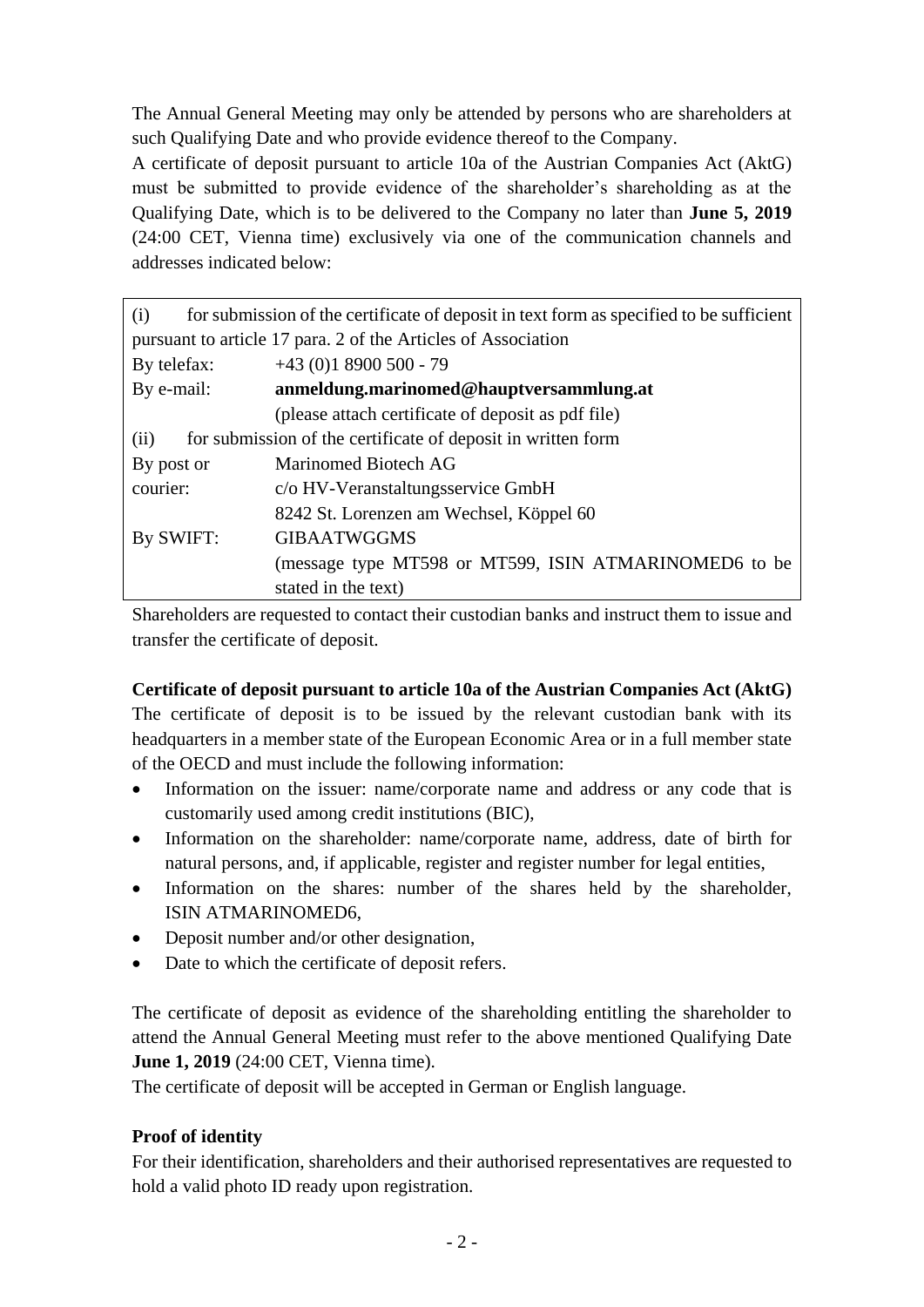# **IV. RIGHT TO APPOINT AN AUTHORISED REPRESENTATIVE AND PROCEDURE TO BE FOLLOWED**

Each shareholder who is entitled to attend the Annual General Meeting and has submitted proof thereof to the Company pursuant to the specifications in section III of this invitation is entitled to appoint a representative who will take part in the meeting on such shareholder's behalf and who will have the same rights as the shareholder whom he/she is representing.

Proxy must be given to a specific person (natural person or legal entity) in text form (article 13 para. 2 of the Austrian Companies Act (AktG)). It is allowed to authorise several persons.

Proxy may be granted before or during the Annual General Meeting.

For the delivery of proxies, the following communication channels and addresses are available:

| By post or  | Marinomed Biotech AG                    |
|-------------|-----------------------------------------|
| courier:    | c/o HV-Veranstaltungsservice GmbH       |
|             | 8242 St. Lorenzen am Wechsel, Köppel 60 |
| By telefax: | $+43(0)18900500 - 79$                   |
| By e-mail:  | anmeldung.marinomed@hauptversammlung.at |
|             | (please attach proxies as pdf file)     |

If a proxy is not personally delivered on the date of the Annual General Meeting at the entry/exit checkpoint, it must be delivered to one of the addresses indicated above no later than **June 7, 2019, 16:00 CET**, Vienna time.

A proxy form and a form for revoking the proxy may be downloaded from the Company's website at [www.marinomed.com.](http://www.marinomed.com/)

The procedures to grant a proxy also apply to revoking a proxy *mutatis mutandis*.

## **Independent proxy**

As a special service a representative of the Interessensverband für Anleger, IVA, 1130 Vienna, Feldmühlgasse 22 is available to shareholders as an independent proxy bound by the shareholders' instructions for exercising their voting rights at the Annual General Meeting. A special proxy form may be downloaded from the Company's website at [www.marinomed.com.](http://www.marinomed.com/) Shareholders may also directly contact Dr. Wilhelm Rasinger from IVA at telephone +43 (01) 8763343-30, telefax +43 (01) 8763343-39 or e-mail **wilhelm.rasinger@iva.or.at**.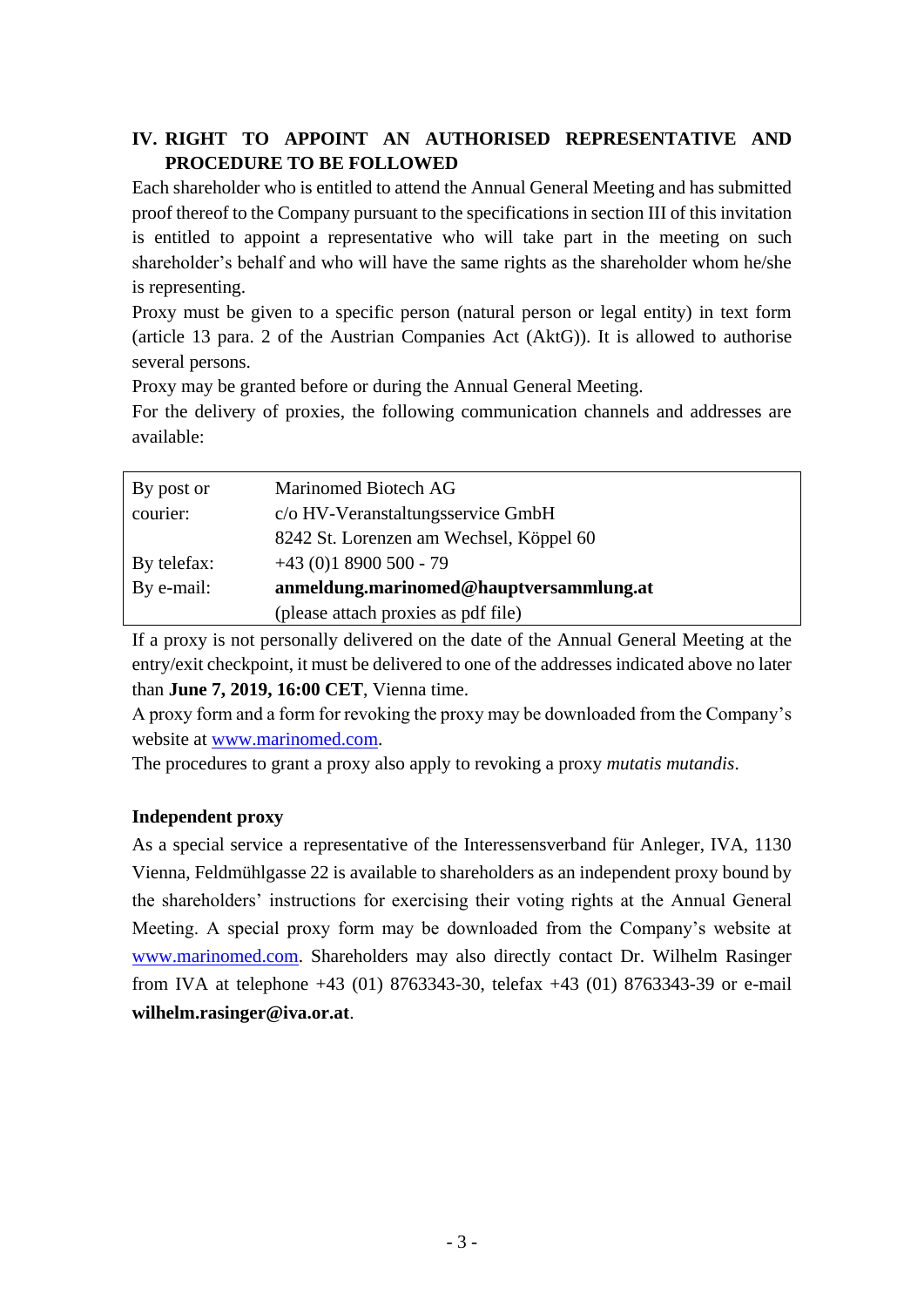# **V. INFORMATION ON SHAREHOLDERS' RIGHTS PURSUANT TO ARTICLES 109, 110, 118 AND 119 OF THE AUSTRIAN COMPANIES ACT (AktG)**

## **1. Additions to the agenda made by shareholders pursuant to article 109 of the Austrian Companies Act (AktG)**

Shareholders who jointly hold at least 5 per cent of the share capital and who have been the holders of these shares for at least three months prior to making such request are entitled to submit a written request that **additional items be put on the agenda** of this Annual General Meeting and be published provided that such written request is delivered to the Company by post or by courier no later than **May 21, 2019** (24:00 CET, Vienna time) exclusively at the address Marinomed Biotech AG, attn. Pascal Schmidt, 1210 Vienna, Veterinärplatz 1. Shareholders must also indicate resolution proposals regarding each item on the agenda so requested, including a statement of grounds. A certificate of deposit pursuant to article 10a of the Austrian Companies Act (AktG) stating that the shareholders making such requests have held their shares for at least three months prior to making such requests must be submitted to evidence shareholder status; this certificate may not be older than seven days at the time of submission to the Company. As regards the other requirements of the certificate of deposit, please refer to the information on the right to attend the Annual General Meeting (section III).

### **2. Resolution proposals by shareholders on items of the agenda pursuant to article 110 of the Austrian Companies Act (AktG)**

Shareholders holding jointly at least 1 per cent of the share capital are entitled to submit **resolution proposals** on any item of the agenda, including a statement of grounds, in text form and to demand that such proposals, including the names of the respective shareholders, the grounds therefor and any statements made by the management board or the supervisory board be made available on the Company's website that has been entered in the commercial register. Such request must be delivered to the Company in text form no later than **May 29, 2019** (24:00 CET, Vienna time) either by telefax to +43 (01) 25077 4493 or at the address Marinomed Biotech AG, attn. Pascal Schmidt, 1210 Vienna, Veterinärplatz 1, or by e-mail to ir.marinomed@marinomed.com; such request to be attached to the e-mail in text form, e.g. as a pdf file.

## **3. Shareholders' right to be informed pursuant to article 118 of the Austrian Companies Act (AktG)**

At the Annual General Meeting, each shareholder has the right to be informed about any matters pertaining to the Company if so requested, provided that such information is necessary for formulating a proper assessment regarding a particular agenda item. The right to be informed also extends to the Company's legal relationships with any associated company as well as to the position of the Group and of any companies included in the consolidated financial statements.

The Company may refuse to supply such information if, according to sound business judgement, it could result in considerable disadvantage for the Company or one of its associated companies or if providing such information would constitute a criminal offence.